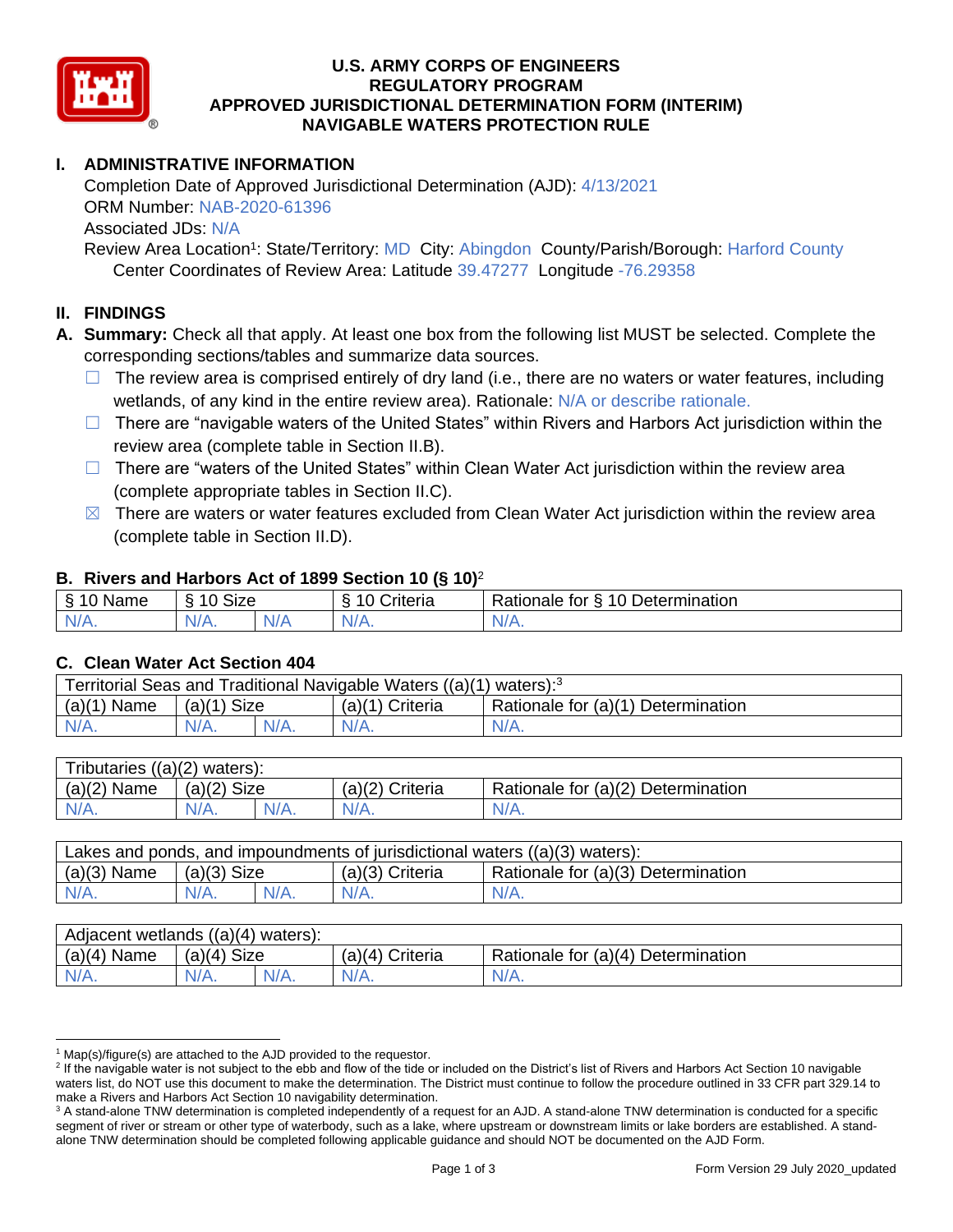

## **U.S. ARMY CORPS OF ENGINEERS REGULATORY PROGRAM APPROVED JURISDICTIONAL DETERMINATION FORM (INTERIM) NAVIGABLE WATERS PROTECTION RULE**

# **D. Excluded Waters or Features**

| Excluded waters $((b)(1) - (b)(12))$ : <sup>4</sup> |                       |        |                        |                                              |  |
|-----------------------------------------------------|-----------------------|--------|------------------------|----------------------------------------------|--|
| <b>Exclusion Name</b>                               | <b>Exclusion Size</b> |        | Exclusion <sup>5</sup> | <b>Rationale for Exclusion Determination</b> |  |
| Unnamed                                             | 170                   | linear | $(b)(3)$ Ephemeral     | Under the NWPR, ephemeral features are not   |  |
| ephemeral                                           |                       | feet   | feature, including     | Federally regulated.                         |  |
| feature                                             |                       |        | an ephemeral           |                                              |  |
|                                                     |                       |        | stream, swale,         |                                              |  |
|                                                     |                       |        | gully, rill, or pool.  |                                              |  |

## **III. SUPPORTING INFORMATION**

**A. Select/enter all resources** that were used to aid in this determination and attach data/maps to this document and/or references/citations in the administrative record, as appropriate.

 $\boxtimes$  Information submitted by, or on behalf of, the applicant/consultant: JPA dated August 23, 2020 with plans.

This information is sufficient for purposes of this AJD. Rationale: JPA and plans display locations and proposed impacts to the ephemeral feature.

- $\Box$  Data sheets prepared by the Corps: Title(s) and/or date(s).
- ☒ Photographs: Other: NAB-2020-61396.20210330.Site\_Visit.pdf
- $\boxtimes$  Corps site visit(s) conducted on: March 30 and April 5, 2021
- $\Box$  Previous Jurisdictional Determinations (AJDs or PJDs): ORM Number(s) and date(s).
- ☒ Antecedent Precipitation Tool: *provide detailed discussion in Section III.B*.
- ☒ USDA NRCS Soil Survey: USDA NRCS Web Soil Survey, Harford County, Maryland (MD600), March 30, 2021

 $\boxtimes$  USFWS NWI maps: USFWS National Wetlands Inventory – Surface Waters and Wetlands Mapper, March 30, 2021

☒ USGS topographic maps: USGS, The National Map Viewer, Topographic Maps, March 30, 2021

| Data Source (select)              | Name and/or date and other relevant information                                       |
|-----------------------------------|---------------------------------------------------------------------------------------|
| <b>USGS Sources</b>               | $N/A$ .                                                                               |
| <b>USDA Sources</b>               | N/A.                                                                                  |
| <b>NOAA Sources</b>               | N/A.                                                                                  |
| <b>USACE Sources</b>              | $N/A$ .                                                                               |
| <b>State/Local/Tribal Sources</b> | Maryland Environmental Resource & Land Information Network Webpage,<br>March 30, 2021 |
| <b>Other Sources</b>              | N/A.                                                                                  |

### **Other data sources used to aid in this determination:**

**B. Typical year assessment(s):** A typical year assessment was conducted using the Antecedent Precipitation Tool (APT). The APT was run for the date of the of the first Corps site visit, March 30, 2021, with the location set using the site latitude and longitude (39.47277, -76.29358). The APT produced a result demonstrating the site visit occurred during a period of normal precipitation conditions.

<sup>4</sup> Some excluded waters, such as (b)(2) and (b)(4), may not be specifically identified on the AJD form unless a requestor specifically asks a Corps district to do so. Corps districts may, in case-by-case instances, choose to identify some or all of these waters within the review area.

 $5$  Because of the broad nature of the (b)(1) exclusion and in an effort to collect data on specific types of waters that would be covered by the (b)(1) exclusion, four sub-categories of (b)(1) exclusions were administratively created for the purposes of the AJD Form. These four sub-categories are not new exclusions, but are simply administrative distinctions and remain (b)(1) exclusions as defined by the NWPR.